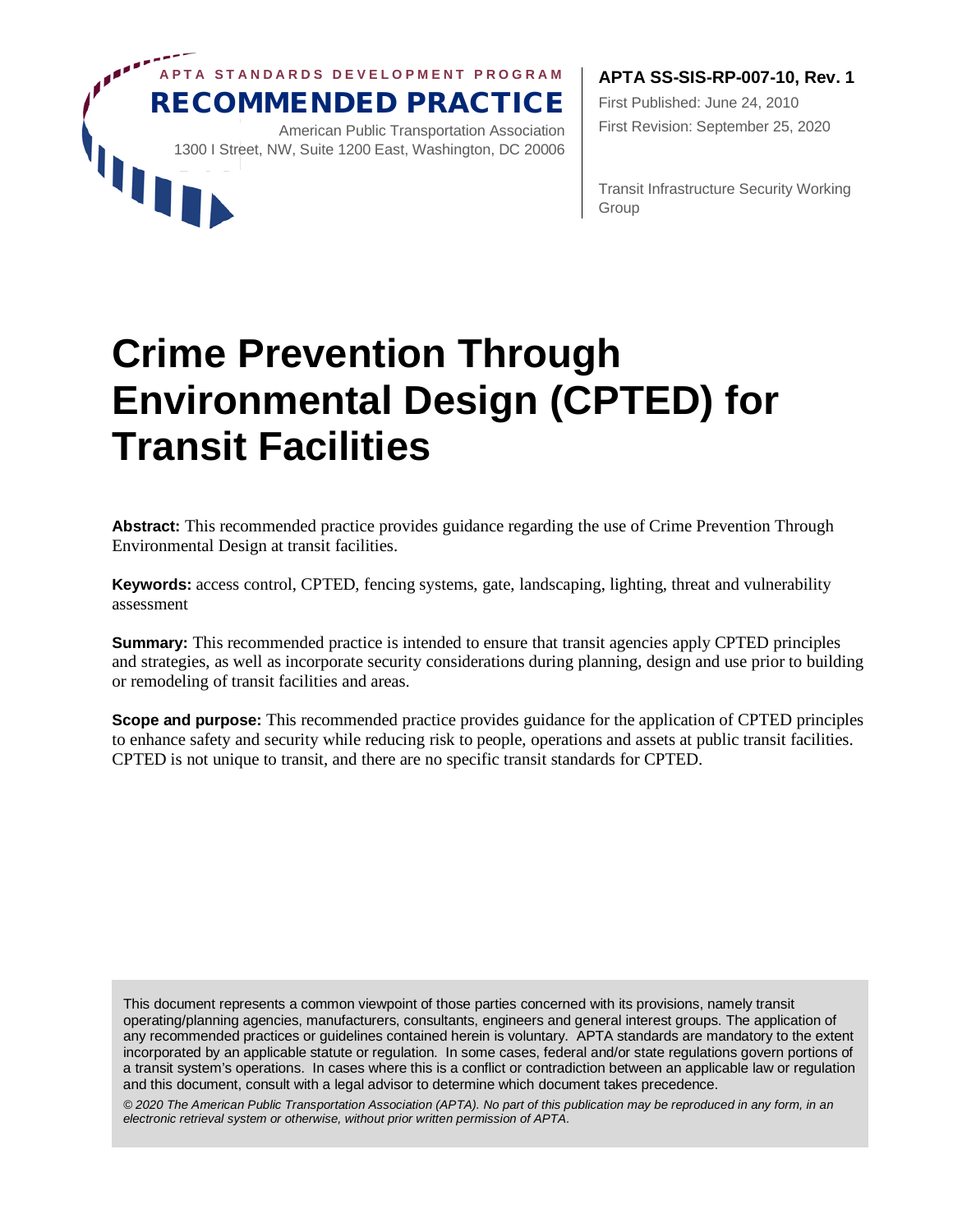## **Table of Contents**

## **List of Figures and Tables**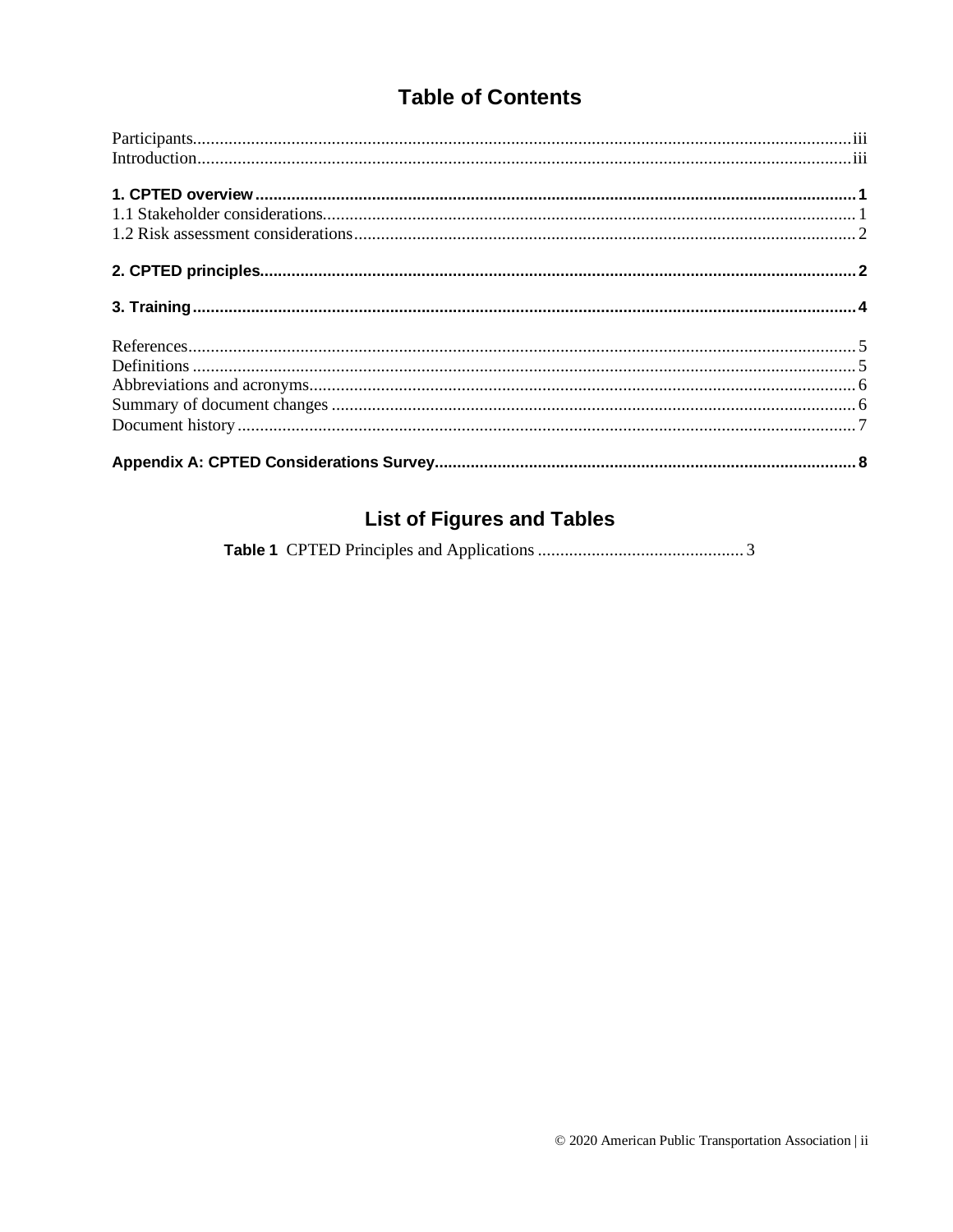

## <span id="page-2-0"></span>**Participants**

The American Public Transportation Association greatly appreciates the contributions of the **Transit Infrastructure Security Working Group**, which provided the primary effort in the drafting of this document.

At the time this standard was completed, the working group included the following members:

**Lurae Stuart**, Chair **Mark Uccardi**, Vice Chair

Galen Bennett, *Sound Transit* Michael Birch, *RAPT Dev USA* Don Burr, *Community Transit* Ryan Chelski, *Sound Transit* Neil Crosier, *King County Metro* Dean Fajerski, *TSA* Kevin Franklin, *BART* Paul Huston, *VIA Rail Canada* Andy Niero, *TSA* Mark Norton, *King County Metro* Stephan Parker, *Transportation Research Board* Rob Pascoe, *King County Metro*

Jacob Peltier, *Community Transit* John Plante, METRA Branden Porter, *Sound Transit* Jason Powell, *Metro St. Louis* Charles Rappleyea, *WSP USA* Sean Ryan, *MTA Metro-North Railroad*  Harry Saporta, *WSP USA* Lurae Stuart, *WSP USA* Brian Taylor, *Halifax Regional Municipality (retired)* Kirsten Tilleman, *WSP USA* Peter Totten, *AECOM*

## **Project team**

Polly Hanson, *American Public Transportation Association* Eric Halzel, *Eagle Hill Consulting*

## <span id="page-2-1"></span>**Introduction**

*This introduction is not part of APTA SS-SIS-RP-007-10, Rev. 1"Crime Prevention Through Environmental Design (CPTED) for Transit Facilities."*

APTA recommends the use of this recommended practice by individuals or organizations that build, operate and/or maintain transit properties; individuals or organizations that contract to build, operate and/or maintain transit properties; and individuals or organizations that influence how transit systems plan, develop, inspect, build, maintain and/or evaluate transit properties.

The purpose of an APTA recommended practice is to ensure that each transit system achieves an appropriate level of protection for operations, assets and people, including employees, passengers and the general public. APTA recommended practices represent an industry consensus of acceptable security practices. However, agency-specific constraints may make compliance with every provision of an APTA recommended practice impractical.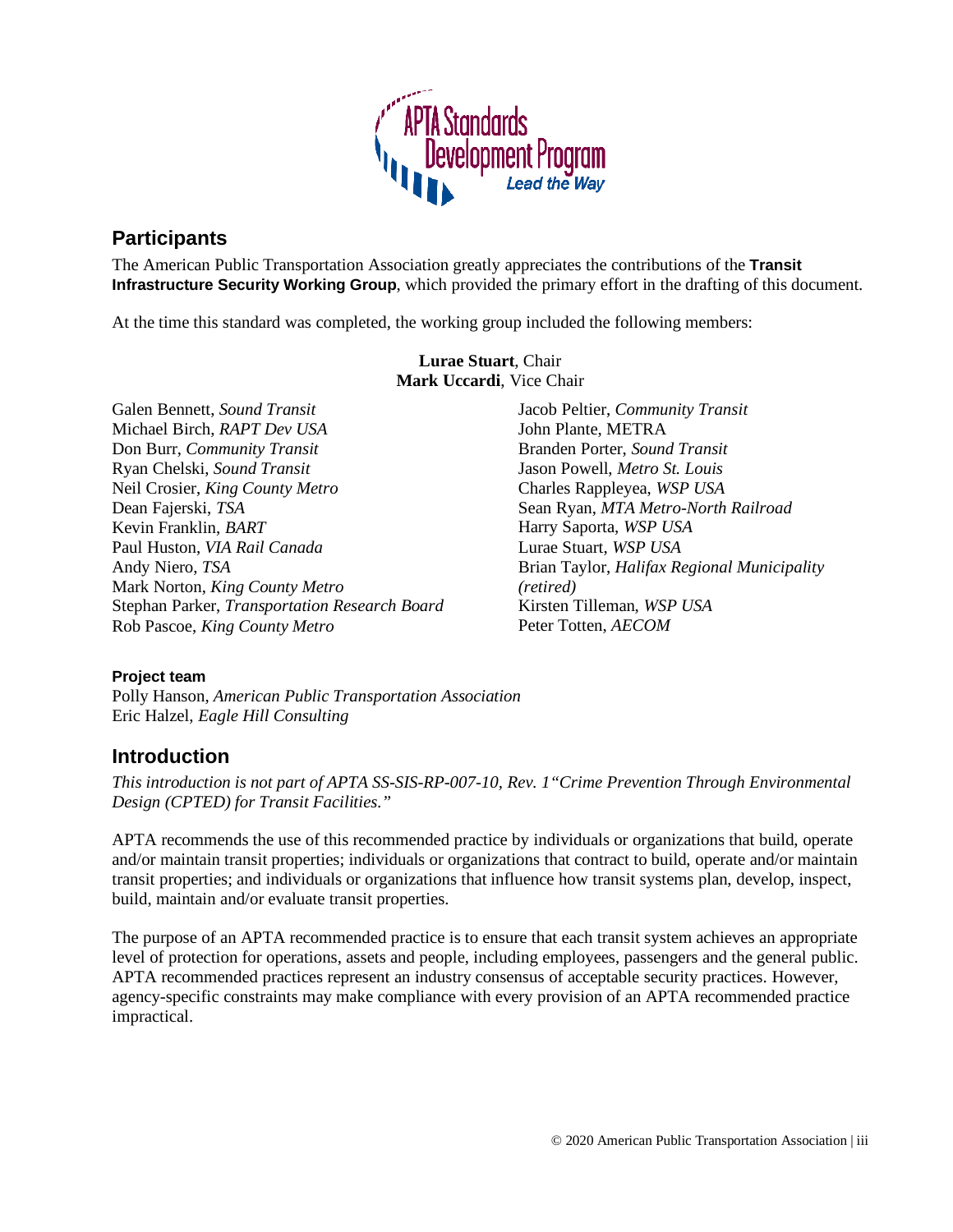## **Crime Prevention Through Environmental Design (CPTED) for Transit Facilities**

## <span id="page-3-0"></span>**1. CPTED overview**

Crime Prevention Through Environmental Design (CPTED) is commonly defined as "the proper design and effective use of the built environment that can lead to a reduction in the fear and incidence of crime and an improvement in the quality of life" (Crowe 2000, p. 46). The application of CPTED focuses on designing safety and security into the natural, physical and social environment of a specific area to reinforce positive behavior. CPTED must be actively maintained as facility usage and security concepts of operations evolve.

Specifically, CPTED principles and strategies use the four interrelated principles of natural surveillance, natural access control, territorial reinforcement, and activity support and maintenance. Applied during the conceptual, planning, design and maintenance phases of a project, CPTED uses the behavior of people, a knowledge of crime generators, the physical and social environment, and the space of an area to reduce opportunities for crime that may be inherent in the design of the built environment. Planning the use of a facility, such as a bus and/or parking garage, transit center, intermodal terminal, or park-and-ride lot, should also encompass details for providing users with a safe and secure environment. CPTED can be an effective approach for many transit agencies to address safety and security issues. Additionally, the principles and strategies of CPTED have been applied for years and incorporated into the designs of facilities not related to transit.

CPTED should be used with other recommended practices, such as fencing, gates, lighting, landscaping, bus stop/shelter design, etc., to blend security with area aesthetics while adhering to local ordinances. This recommended practice is designed to provide guidance in achieving successful application of CPTED concepts and strategies at public transit facilities.

## <span id="page-3-1"></span>**1.1 Stakeholder considerations**

To the extent possible, the application of CPTED principles should be considered to meet the specific needs of users of transit facilities (parking areas, walkways, internal or underground areas, maintenance yards, employee parking, etc.). When appropriately applied, CPTED principles can be conducive to operations without becoming a financial or maintenance burden. Applying the principles of CPTED provides the following benefits:

- Affects behaviors and reduces risk
- Provides guidance to transit planners, designers and builders
- Deters criminal activity
- Increases perceived risk of apprehension
- Fosters a sense of physical and social order
- Creates a sense of ownership for authorized system users
- Maximizes the perceived presence of transit and law enforcement staff
- Minimizes out-of-sight activity
- Manages access to authorized areas and controls access to non-public areas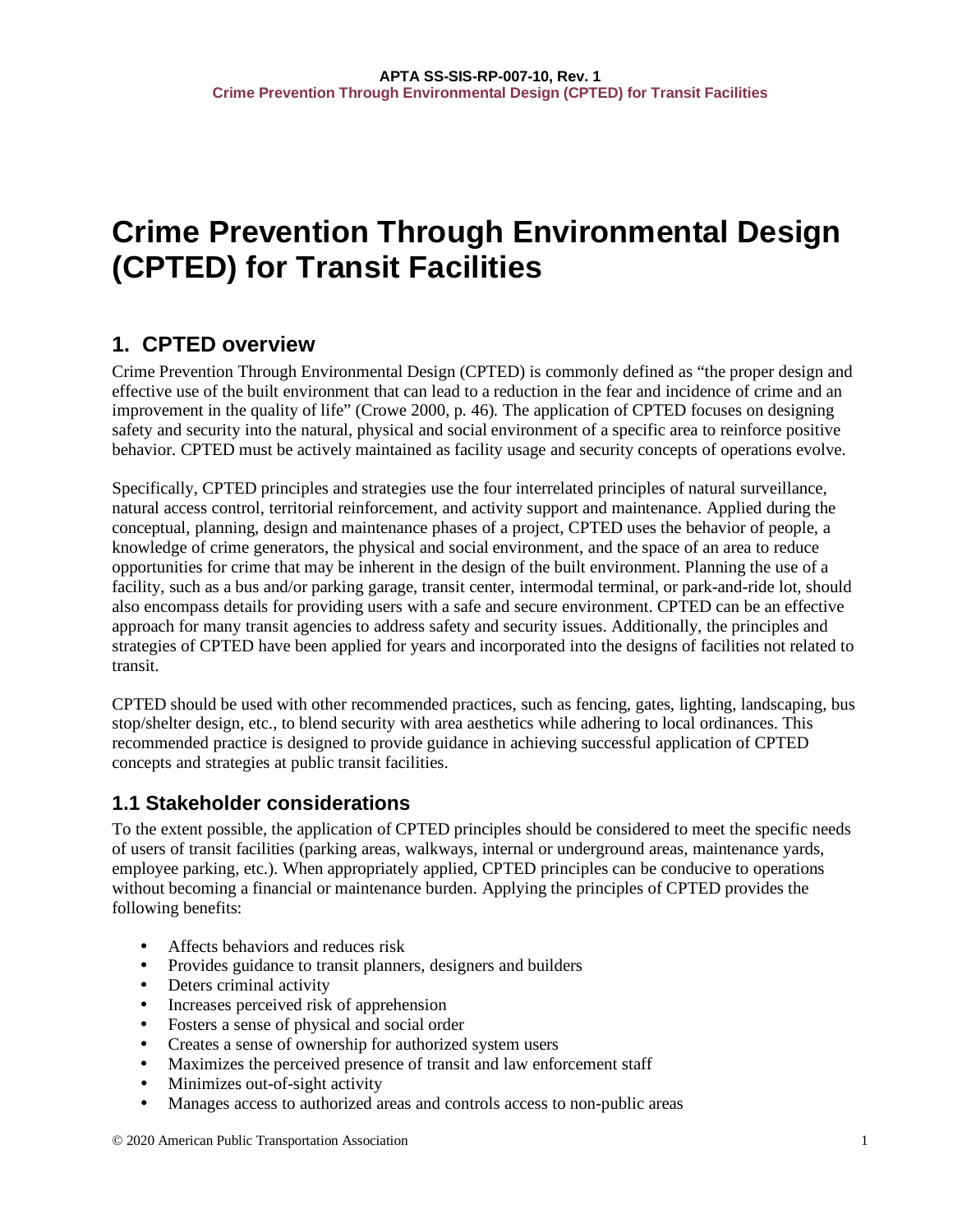## <span id="page-4-0"></span>**1.2 Risk assessment considerations**

Transit agencies should evaluate risk and use system-wide and asset-specific risk assessments as a guide in determining the application of CPTED practices to maximize transit safety and security.

## **1.2.1 Systemwide assessment**

Transit agencies should first refer to their security risk assessment findings to determine the risks to their systems' assets and the surrounding environment. Transit agencies that do not have existing security risk assessments should develop them using current government guidelines and industry best practices.

## **1.2.2 Facility risk assessments**

Transit agencies should use a risk-based assessment approach to identify safety and security threats to their transit systems. To determine specific risk to passenger facility and nonrevenue areas, agencies should refer to each asset's criticality ranking and the security and risk management issues for each specific location under review. The approach may also evaluate system vulnerabilities to those threats and identify consequences to people, equipment and property. The findings should be used to determine appropriate security mitigations for the protection of critical infrastructure and the deterrence of crime at transit properties.

## **1.2.3 CPTED survey**

A CPTED survey identifies vulnerabilities within a transit system's built and natural environments and recommends enhancements that reduce risks to people, operations and facilities. The survey is a component of the risk assessment process and focuses on identifying human behaviors, along with other potential vulnerabilities within specific areas. Survey findings identify mitigations that, if implemented, enhance the safety and security of transit systems. Appendix A contains a sample CPTED survey.

## <span id="page-4-1"></span>**2. CPTED principles**

These accepted CPTED principles are described below and detailed in **Table 1**:

- **Natural surveillance:** The design of an environment with clear sight lines to maximize visibility and observation. This includes the placement of physical features and activities to create a perception that individuals are under observation.
- Natural access control: Controlling access to a site through the strategic design of streets, sidewalks, building entrances and landscaping.
- **Territorial reinforcement:** The use of physical attributes that express ownership and notifiy users and non-users of the boundaries of a space or facility.
- **Maintenance and activity support:** Care and upkeep demonstrate ownership and intolerance for disorder. Encouraging appropriate activities preserves the intended use of the space.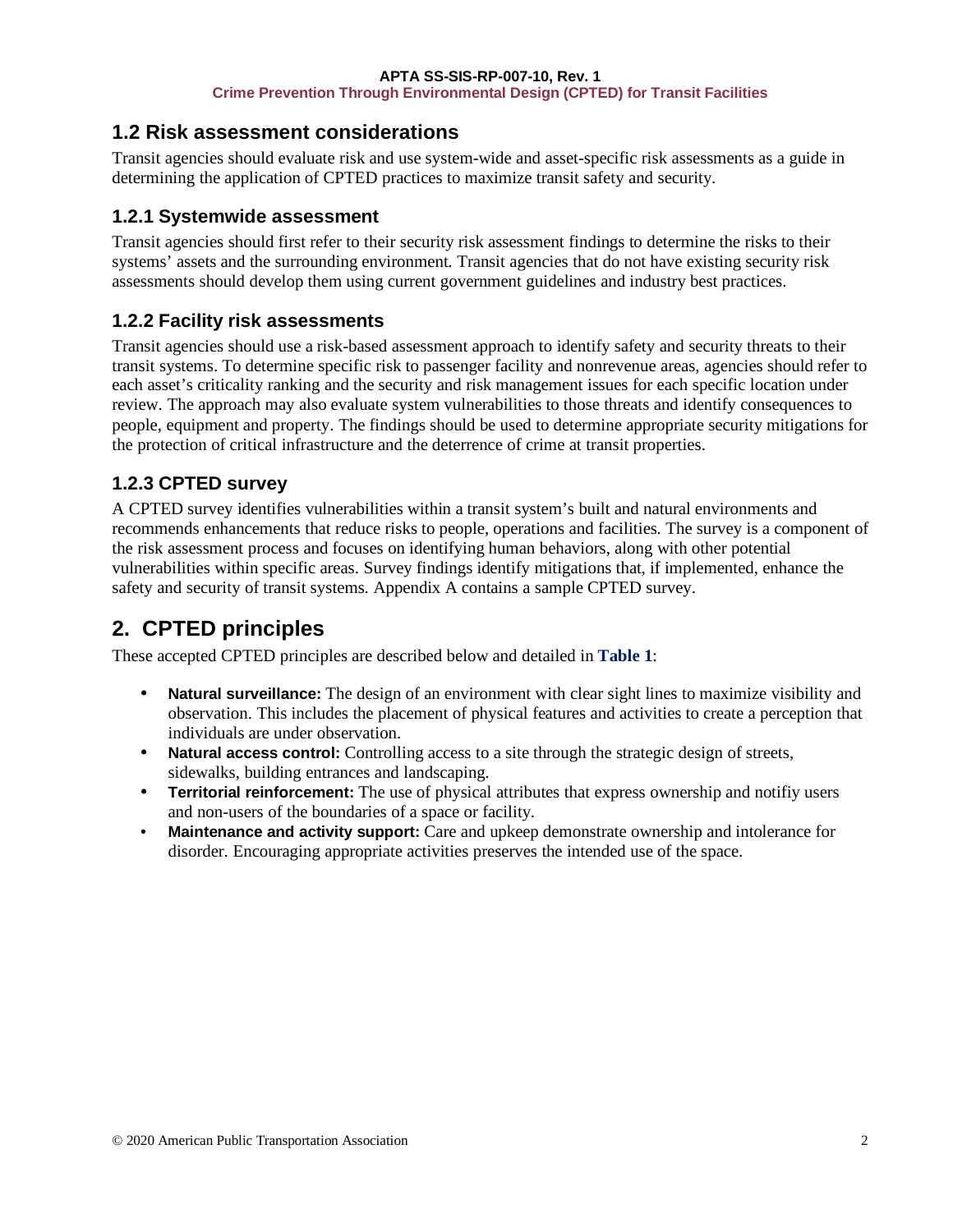## <span id="page-5-0"></span>**TABLE 1**

CPTED Principles and Applications

| <b>Principle</b>                                     | <b>Transit Application</b>                                                                                                                                                                                                                                                                                                                                                                                                                                                                                             |
|------------------------------------------------------|------------------------------------------------------------------------------------------------------------------------------------------------------------------------------------------------------------------------------------------------------------------------------------------------------------------------------------------------------------------------------------------------------------------------------------------------------------------------------------------------------------------------|
| Natural surveillance                                 | • Maximize visibility by designing<br>doors and windows to look into<br>public areas (e.g., parking lots,<br>roadways or sidewalks).<br>Ensure adequate illumination of<br>public areas.<br>Keep everyone under observation.<br>Organized surveillance strategies<br>include use of police and guard<br>patrols. Lighting and video<br>surveillance are tools to support<br>natural strategies that include<br>windows, low landscaping and<br>raised entrances.                                                       |
| Natural access control                               | Use landscape structures and<br>$\bullet$<br>architectural designs to discourage<br>access to unauthorized areas.<br>Design streets, roadways,<br>pathways, driveways and<br>neighborhood gateways to mark<br>public routes.<br>Indicate where people are allowed.<br>$\bullet$                                                                                                                                                                                                                                        |
| Territorial reinforcement<br><b>Call Exploration</b> | Distinguish the boundaries<br>between restricted and public<br>areas.<br>Implement landscape plantings,<br>$\bullet$<br>pavement surface treatments,<br>fences, signage, etc., to reinforce<br>the territory of restricted or public<br>areas.<br>Create physical designs that<br>enhance and develop a sense of<br>ownership. Organized territorial<br>strategies typically include<br>neighborhood crime watches,<br>receptionists and guard stations.<br>Mechanical strategies can be<br>perimeter sensing systems. |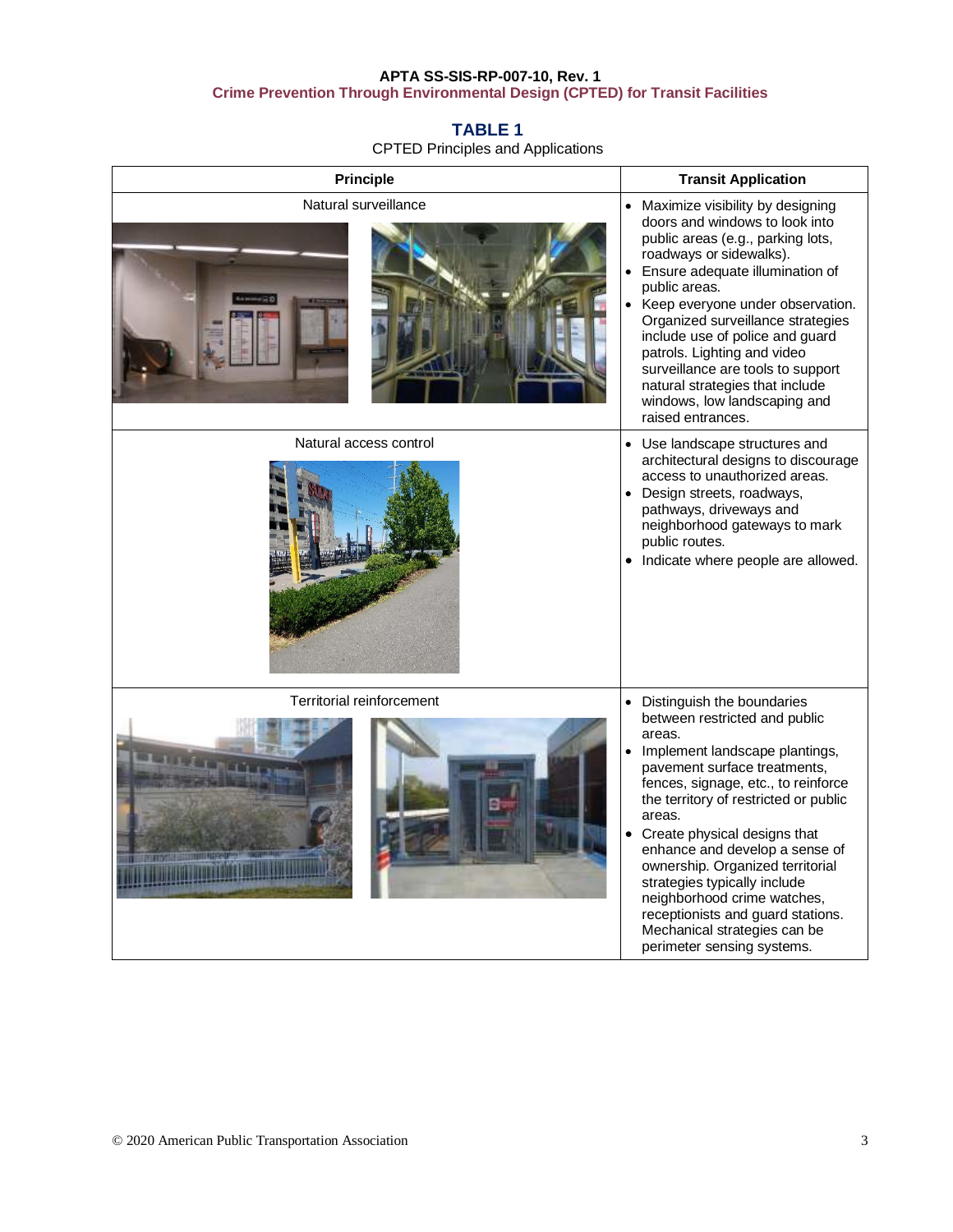## **TABLE 1**

CPTED Principles and Applications

| <b>Principle</b>                 | <b>Transit Application</b>                                                                                                                                                                                                                                                                                                                                                                                 |
|----------------------------------|------------------------------------------------------------------------------------------------------------------------------------------------------------------------------------------------------------------------------------------------------------------------------------------------------------------------------------------------------------------------------------------------------------|
| Maintenance and activity support | Maintain the cleanliness and<br>functionality of areas and spaces.<br>Inspect assets, equipment and<br>facilities to ensure satisfactory<br>operation.<br>• Enforce a zero-tolerance policy for<br>graffiti and vandalism.<br>Identify activities that create<br>community involvement in the<br>public space.<br>Ensure that public space activities<br>complement other activities in the<br>same space. |

## <span id="page-6-0"></span>**3. Training**

Transit specific training for CPTED is available from the Transportation Safety Institute (TSI), a training program within the U.S. Department of Transportation. Other agencies, educational institutions, organizations and programs also offer CPTED courses that may be considered.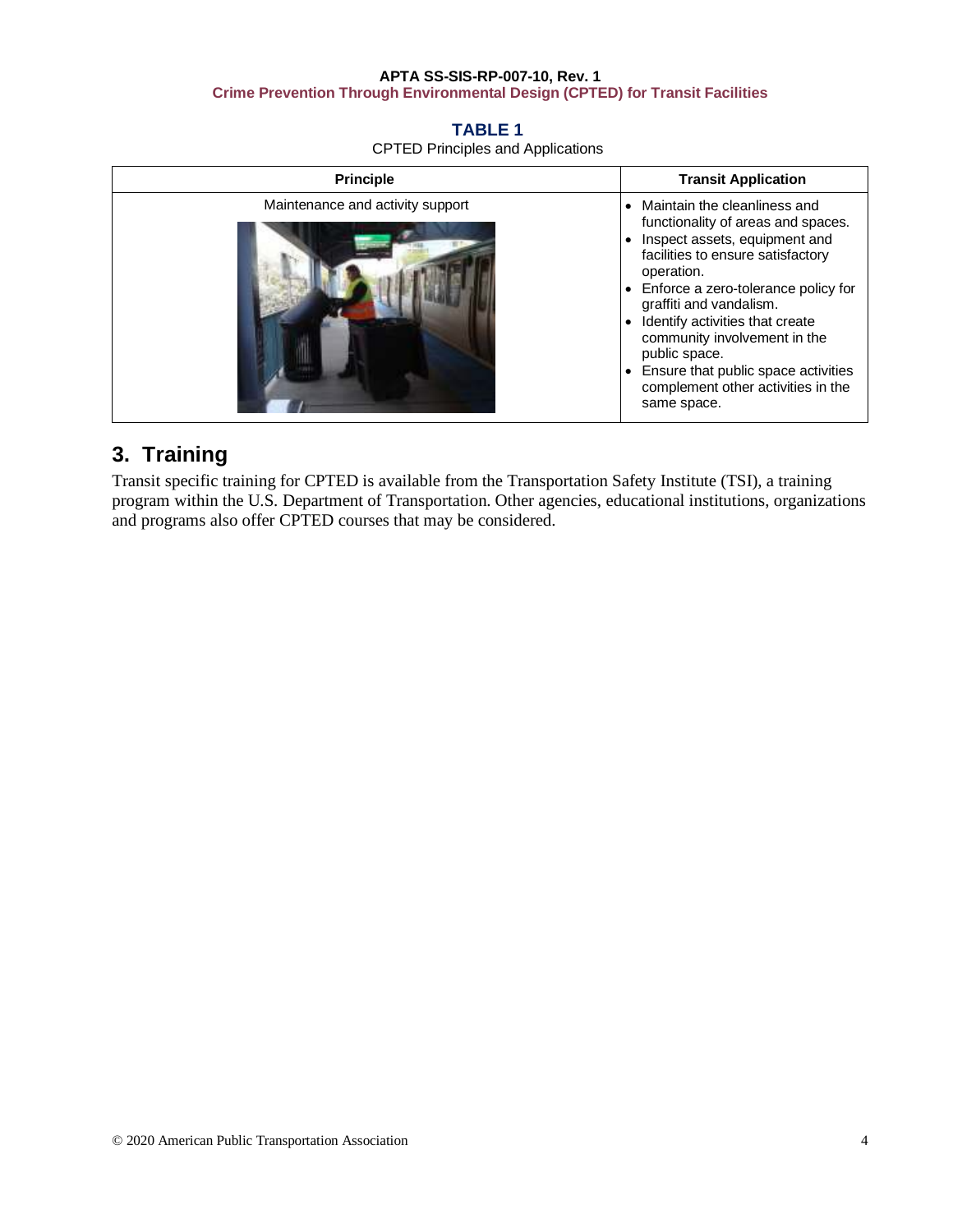## <span id="page-7-0"></span>**References**

Crowe, Timothy, Crime Prevention Through Environmental Design (CPTED), 2nd edition, Butterworth-Heinemann, 2000.

Johns Hopkins University Center for Technology in Education, CPTED definition, 2008. info@cte.jhu.edu

- Transportation Research Board, NCHRP Report 525, Surface Transportation Security Volume 14, Security 101: Physical Security Primer for Transportation Agencies, 2009. [onlinepubs.trb.org/onlinepubs/nchrp/nchrp\\_rpt\\_525v14.pdf](http://onlinepubs.trb.org/onlinepubs/nchrp/nchrp_rpt_525v14.pdf)
- Transportation Research Board, TCRP Report 86, Public Transportation Security Volume 4, Intrusion Detection for Public Transportation Facilities Handbook, 2003. [onlinepubs.trb.org/onlinepubs/tcrp/tcrp\\_rpt\\_86v4.pdf](http://onlinepubs.trb.org/onlinepubs/tcrp/tcrp_rpt_86v4.pdf)
- U.S. Department of Transportation, Transit Security Design Considerations, FTA-TRI-MA-26-7085-05, November 2004[. transit.dot.gov/sites/fta.dot.gov/files/docs/ftasesc.pdf](https://www.transit.dot.gov/sites/fta.dot.gov/files/docs/ftasesc.pdf)
- U.S. Department of Transportation Transit Safety Institute, Crime Prevention Through Environmental Design, FT00531, 2009.
- Virginia Crime Prevention Association, Safer by Design: Creating a Safer Environment in Virginia, 2004. [illinoislighting.org/resources/VCPA%20CPTED%20Guidelines.pdf](http://www.illinoislighting.org/resources/VCPA%20CPTED%20Guidelines.pdf)
- Transportation Research Board of the National Academies, Security 101: A Physical and Cybersecurity Primer for Transportation Agencies, 2020[. trb.org/NCHRP/Blurbs/179516.aspx](http://www.trb.org/NCHRP/Blurbs/179516.aspx)

## <span id="page-7-1"></span>**Definitions**

**activity support:** Placing activities in public spaces that are intended for use by residents or customers and other legitimate users and therefore discourage criminal or undesirable activity.

**asset:** Any real or personal property, tangible or intangible, that a company or individual owns that can be given or assigned a monetary value.

**crime generators:** Locations and activities that have the propensity to generate crime in the surrounding area.

**crime statistics:** The tabulations of crimes by time, geography, characteristics of offenders and victims, modus operandi, effectiveness of police response, arrests, convictions, sentences and other data.

**design conflict:** Two incompatible activities that are located next to each other and are forced to compete for the same space.

**maintenance:** The continued care and upkeep of a space for its intended purpose. Maintenance also serves as an expression of ownership.

**natural access control:** Controlling access to a site through the strategic design of streets, sidewalks, building entrances and landscaping.

**nonrevenue transit facility:** A non-publicly accessible transit facility or the non-publicly accessible portion of a mixed revenue/nonrevenue facility, such as operations control centers, maintenance facilities, bus vehicle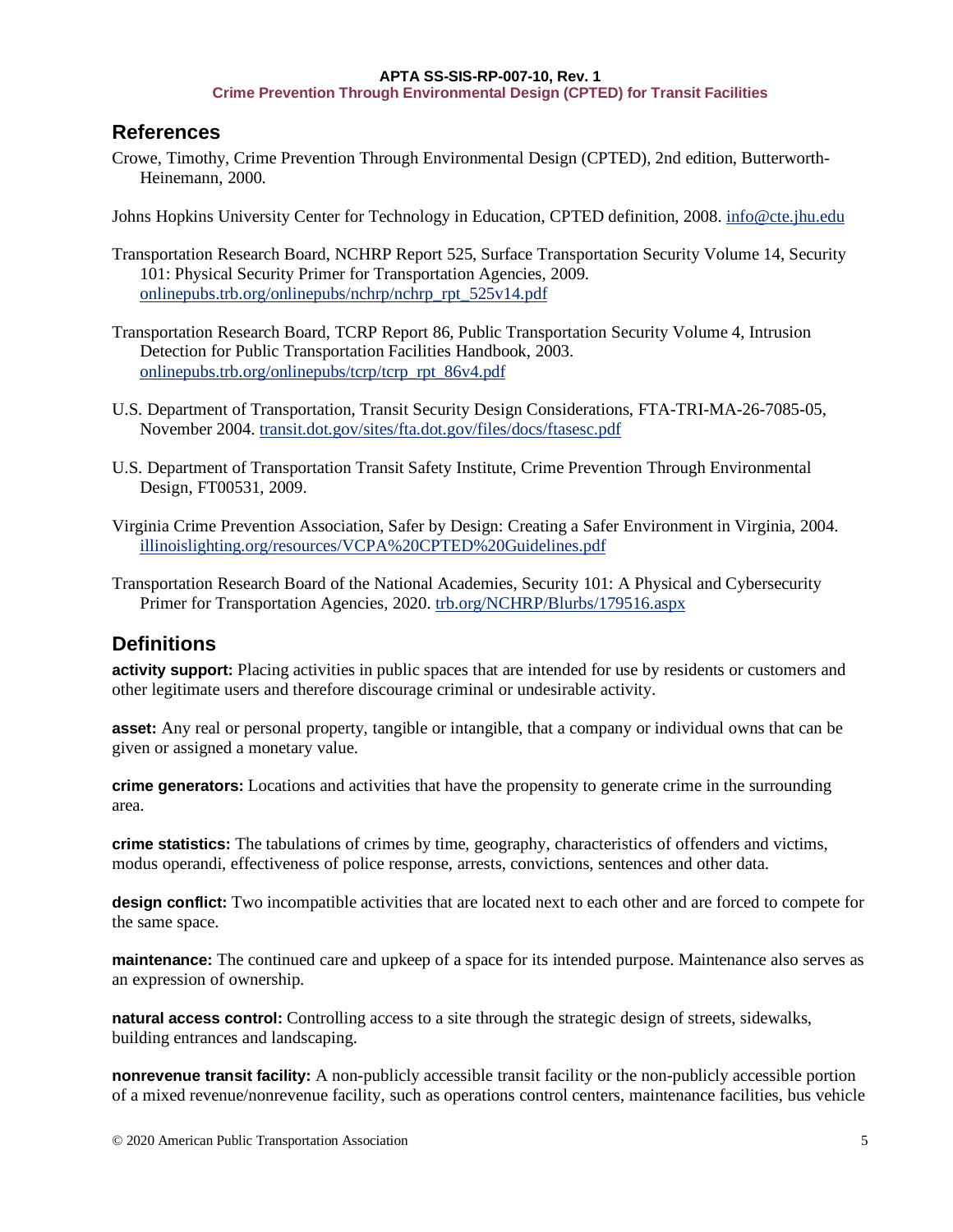storage yards, rail vehicle storage yards, traction power substations, communication rooms, train control rooms, emergency fan plants, elevator rooms, passenger station ancillary rooms and other similar facilities.

**natural surveillance:** The placement of physical features, activities and people in such a way as to maximize safety and security.

**revenue transit facility:** A publicly accessible transit facility or the publicly accessible portion of a mixed revenue/nonrevenue facility, such as passenger stations and terminals.

**risk assessment:** A formal, methodical process used to evaluate risks to a transit system. The security portion of the risk assessment identifies security threats (both terrorism and crime) to the transit system; evaluates system vulnerabilities to those threats; and determines the consequences to people, equipment and property.

**station:** A type of public transportation passenger facility designated for the purpose of boarding and alighting passengers. Station features and amenities may include information/waiting areas, boarding and alighting platforms, ticket/fare card sales, turnstiles or other fare collection equipment, restrooms, concourses, mezzanines, vendor shops, and other related facilities.

**transit agency:** A representative organization that operates transit and other transportation-related services.

**target hardening:** Providing physical security to a target, making it more resistant to attack.

**territorial reinforcement:** The use of physical attributes that express ownership and notifiy users and nonusers of the boundaries of a space or facility.

**unassigned space:** Sites built with spaces that have no assigned purposes and no one to exercise control over them.

## <span id="page-8-0"></span>**Abbreviations and acronyms**

| <b>ADA</b>   | Americans with Disabilities Act                    |
|--------------|----------------------------------------------------|
| <b>ASIS</b>  | American Society for Industrial Security           |
| <b>CPTED</b> | Crime Prevention Through Environmental Design      |
| <b>FTA</b>   | <b>Federal Transit Administration</b>              |
| <b>IESA</b>  | Illuminating Engineering Society of America        |
| <b>NATSA</b> | North American Transportation Services Association |
| <b>NCHRP</b> | National Cooperative Highway Research Program      |
| <b>OCC</b>   | <b>Operations Control Center</b>                   |
| <b>ROW</b>   | right-of-way                                       |
| <b>TCRP</b>  | <b>Transit Cooperative Research Program</b>        |
| TSI          | <b>Transportation Safety Institute</b>             |

## <span id="page-8-1"></span>**Summary of document changes**

• Bullet points xx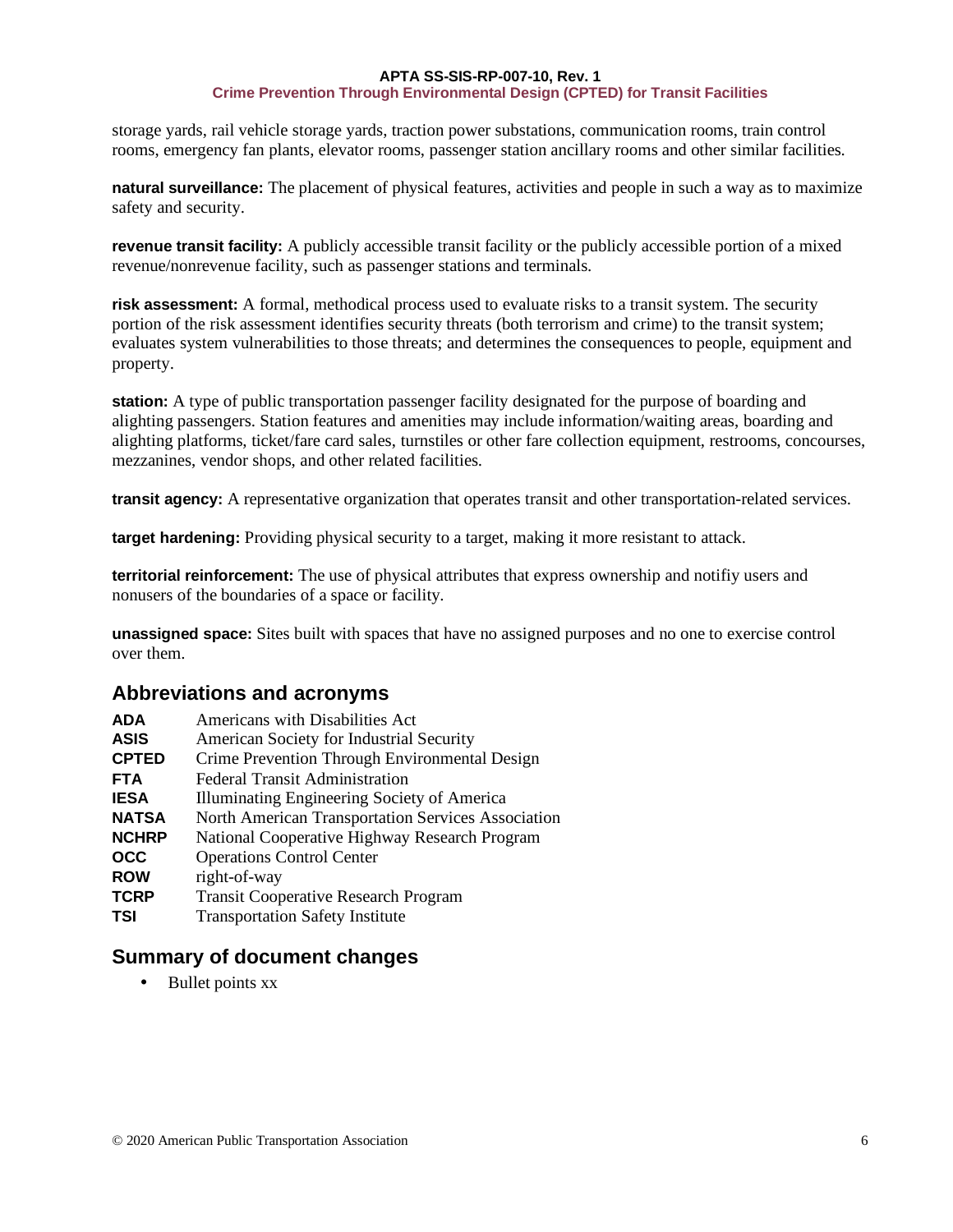## <span id="page-9-0"></span>**Document history**

| <b>Document</b><br><b>Version</b> | <b>Working Group</b><br>Vote | <b>Public Comment/</b><br><b>Technical</b><br>Oversight | <b>CEO Approval</b> | Policy &<br><b>Planning</b><br>Approval | <b>Publish Date</b> |
|-----------------------------------|------------------------------|---------------------------------------------------------|---------------------|-----------------------------------------|---------------------|
| First published                   |                              |                                                         |                     |                                         | June 24, 2010       |
| First revision                    | May 7, 2020                  | Jun 6, 2020                                             | Jun. 22, 2020       | Aug. 20, 2020                           | Sept. 25, 2020      |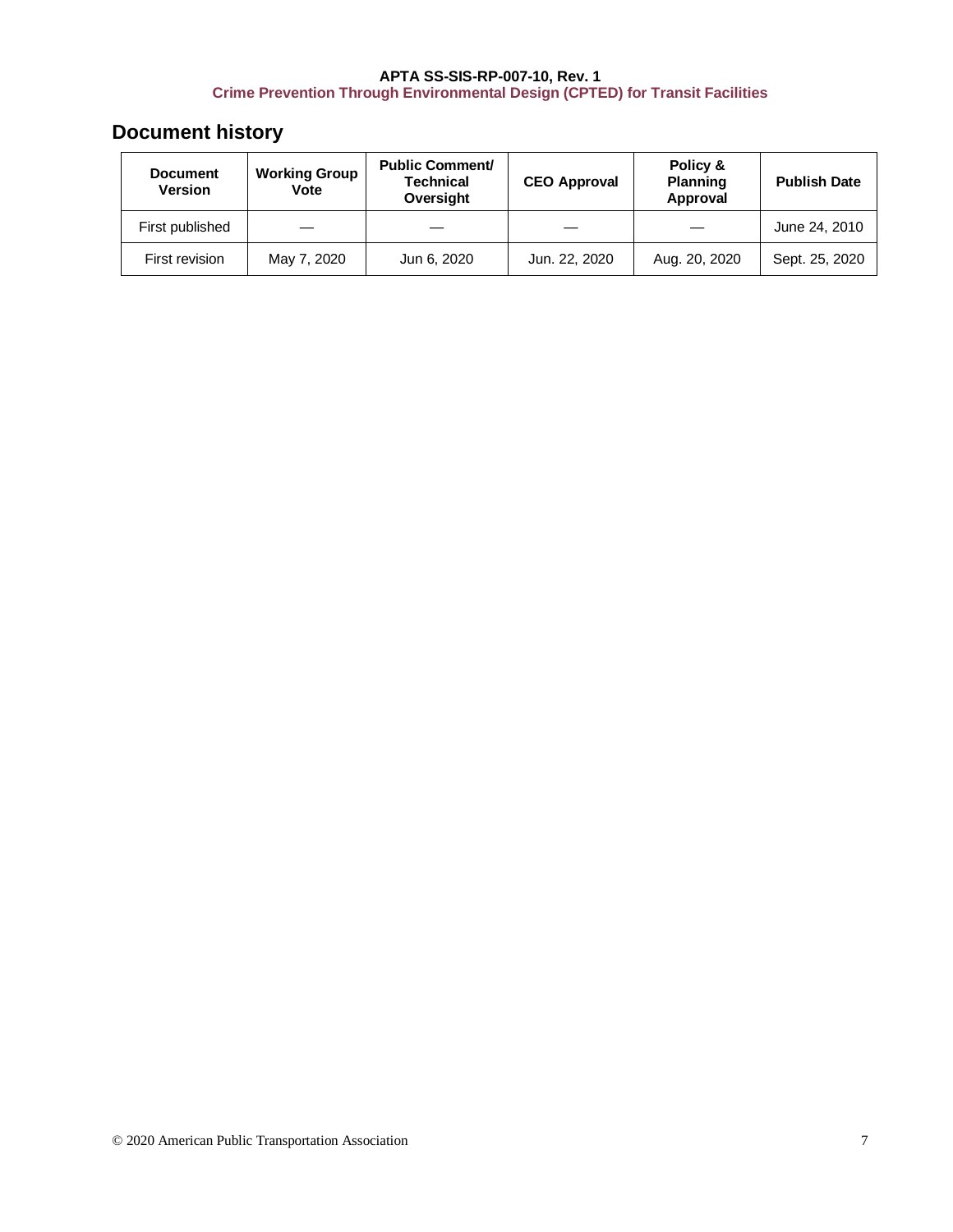## <span id="page-10-0"></span>**Appendix A: CPTED Considerations Survey**

**DIRECTIONS:** Use this checklist as an example to help you decide which principles and applications may be applicable to your transit agency in conjunction with local zoning laws. Use the evaluation column to provide comments or observations.

|        | PERFORMANCE STANDARD AND FUNCTIONAL AREA CONSIDERATIONS                                                                                                                                                                                        | <b>EVALUATION</b> |
|--------|------------------------------------------------------------------------------------------------------------------------------------------------------------------------------------------------------------------------------------------------|-------------------|
|        | <b>NATURAL SURVEILLANCE</b>                                                                                                                                                                                                                    |                   |
|        | <b>Blind corners</b><br>Avoid blind corners in pathways and parking lots.                                                                                                                                                                      |                   |
| □      | Pathways are direct. All barriers along pathways are permeable (see-through),<br>including landscaping, fencing, etc.                                                                                                                          |                   |
| □      | Low-growth vegetation is used to prevent blindcorners.                                                                                                                                                                                         |                   |
| П      | Consider the installation of mirrors to allow users to see ahead of them and<br>around corners.                                                                                                                                                |                   |
| □      | Rounded corners are used to prevent blind corners.                                                                                                                                                                                             |                   |
|        | Site and building layout<br>Allow natural observation from the street to the use,<br>from the use to the street, and between uses.                                                                                                             |                   |
| □      | Main entrances/exits are located at the front of the site and in view of the street.                                                                                                                                                           |                   |
| □      | There is a clear border definition of controlled space (public to private).                                                                                                                                                                    |                   |
| □      | Transitional zones are clearly marked (for movement into controlled area).                                                                                                                                                                     |                   |
|        | Administrative or maintenance facilities:                                                                                                                                                                                                      |                   |
| $\Box$ | Boxes or planters are located away from buildings.                                                                                                                                                                                             |                   |
| □      | If employee entrances must be separated from the main entrance, then they<br>maximize opportunities for natural surveillance from the street.                                                                                                  |                   |
| $\Box$ | In industrial developments, administrative offices are at the front of the building.                                                                                                                                                           |                   |
|        | Surface parking and parking structures:                                                                                                                                                                                                        |                   |
| П      | Large expanses of parking are avoided. Where large expanses of parking are<br>proposed, provide surveillance such as security cameras.                                                                                                         |                   |
| п      | Access to elevators, stairwells and pedestrian pathways is clearly visible from an<br>adjacent parking area.                                                                                                                                   |                   |
| □      | Hidden recesses are avoided.                                                                                                                                                                                                                   |                   |
| □      | Parking areas are located in locations that can be observed by adjoining areas.                                                                                                                                                                |                   |
|        | Common/open space areas:                                                                                                                                                                                                                       |                   |
| $\Box$ | Open spaces are clearly designated and situated at locations that are easily<br>observed by people. Parks, plazas, common areas and playgrounds are placed in<br>the front of buildings. Shopping centers and other similar uses face streets. |                   |
| $\Box$ | Dumpster enclosures are designed and located to screen refuse containers<br>without providing opportunities to hide.                                                                                                                           |                   |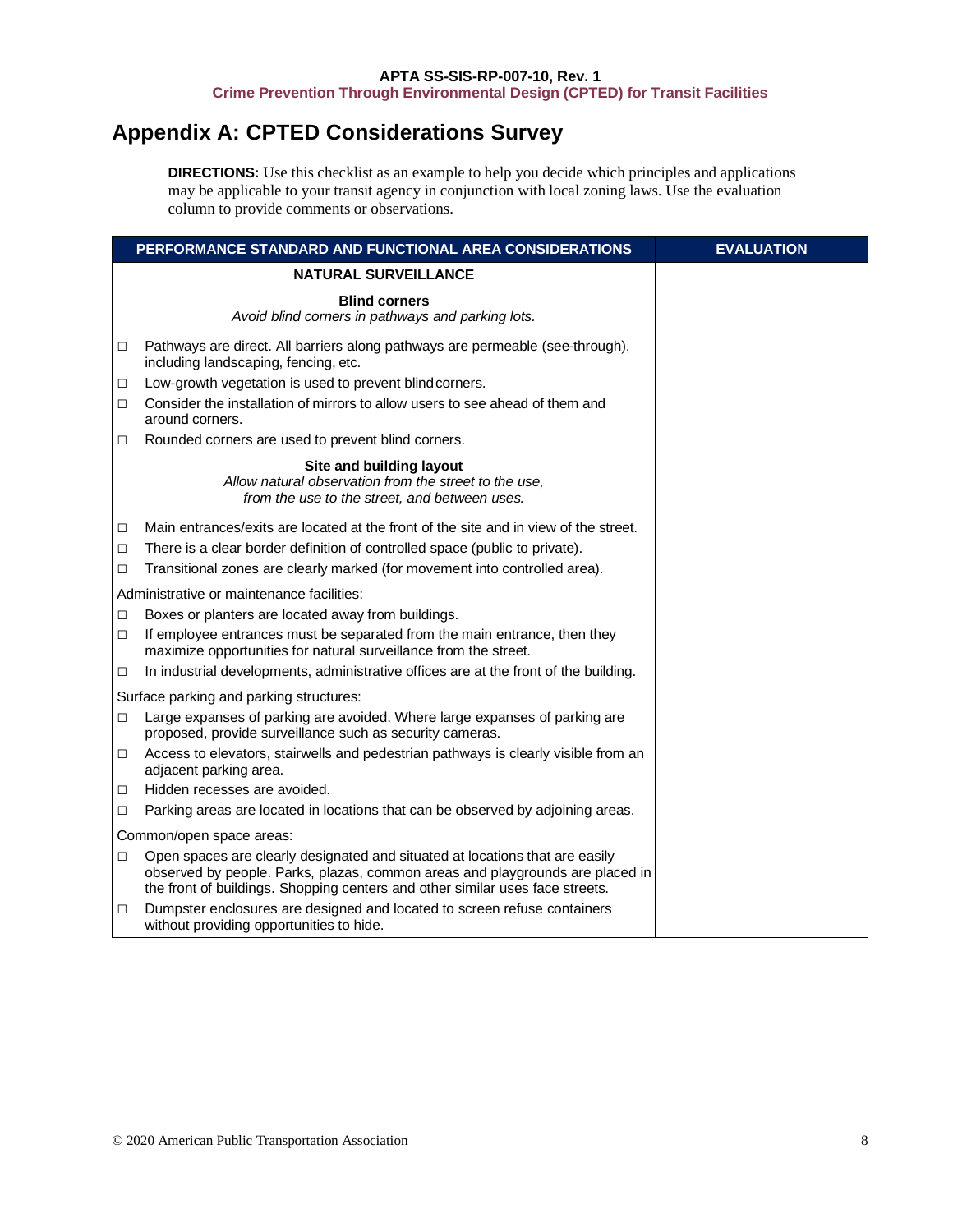|        | PERFORMANCE STANDARD AND FUNCTIONAL AREA CONSIDERATIONS                                                                                                                               | <b>EVALUATION</b> |
|--------|---------------------------------------------------------------------------------------------------------------------------------------------------------------------------------------|-------------------|
|        | <b>Building interior</b><br>Provide natural surveillance for common/open space areas.                                                                                                 |                   |
| □      | Active uses or habitable rooms are positioned with windows adjacent to main<br>common/open space area.                                                                                |                   |
| □      | Adequate lighting is provided in hallways, restrooms, stairways and work areas.                                                                                                       |                   |
| □      | The building has separate areas for receiving mail, deliveries, etc.                                                                                                                  |                   |
| □      | There is an integrated communication system throughout the building.                                                                                                                  |                   |
| □      | There are no obstructions that prevent visibility through windows.                                                                                                                    |                   |
| □      | Waiting areas and external entries to elevators/stairwells are located close to<br>areas of active use to make them visible from the building entrance.                               |                   |
| □      | Seating is located in areas of active use.                                                                                                                                            |                   |
|        | <b>Entrances</b><br>Provide entries that are clearly visible.                                                                                                                         |                   |
| □      | Entrances are designed to allow users to see into them before entering.                                                                                                               |                   |
| $\Box$ | Entrances are clearly identified.                                                                                                                                                     |                   |
|        | <b>Fencing</b><br>Fence design should maximize surveillance from the street to the building and from<br>the building to the street, and minimize opportunities for intruders to hide. |                   |
| □      | Front fences are predominantly open in design, such as pickets or wrought iron,<br>or low in height.                                                                                  |                   |
| $\Box$ | High solid front fences are designed in a manner that incorporates open elements<br>to allow visibility above the height of 5 ft.                                                     |                   |
| $\Box$ | If noise insulation is required, then double glazing is installed at the front of the<br>building rather than solid fences higher than 5 ft.                                          |                   |
|        | Landscaping<br>Avoid landscaping that obstructs natural surveillance and allows intruders to hide.                                                                                    |                   |
|        |                                                                                                                                                                                       |                   |
| □      | Trees with dense, low-growth foliage are spaced, or their crowns are raised to<br>avoid a continuous barrier.                                                                         |                   |
| □      | Low groundcover, shrubs a maximum of 24 in. in height, or high-canopied trees<br>(clean trimmed to a height of 8 ft) are used around parking areas and along<br>pedestrian pathways.  |                   |
| □      | Vegetation that conceals the building entrance from the street is avoided.                                                                                                            |                   |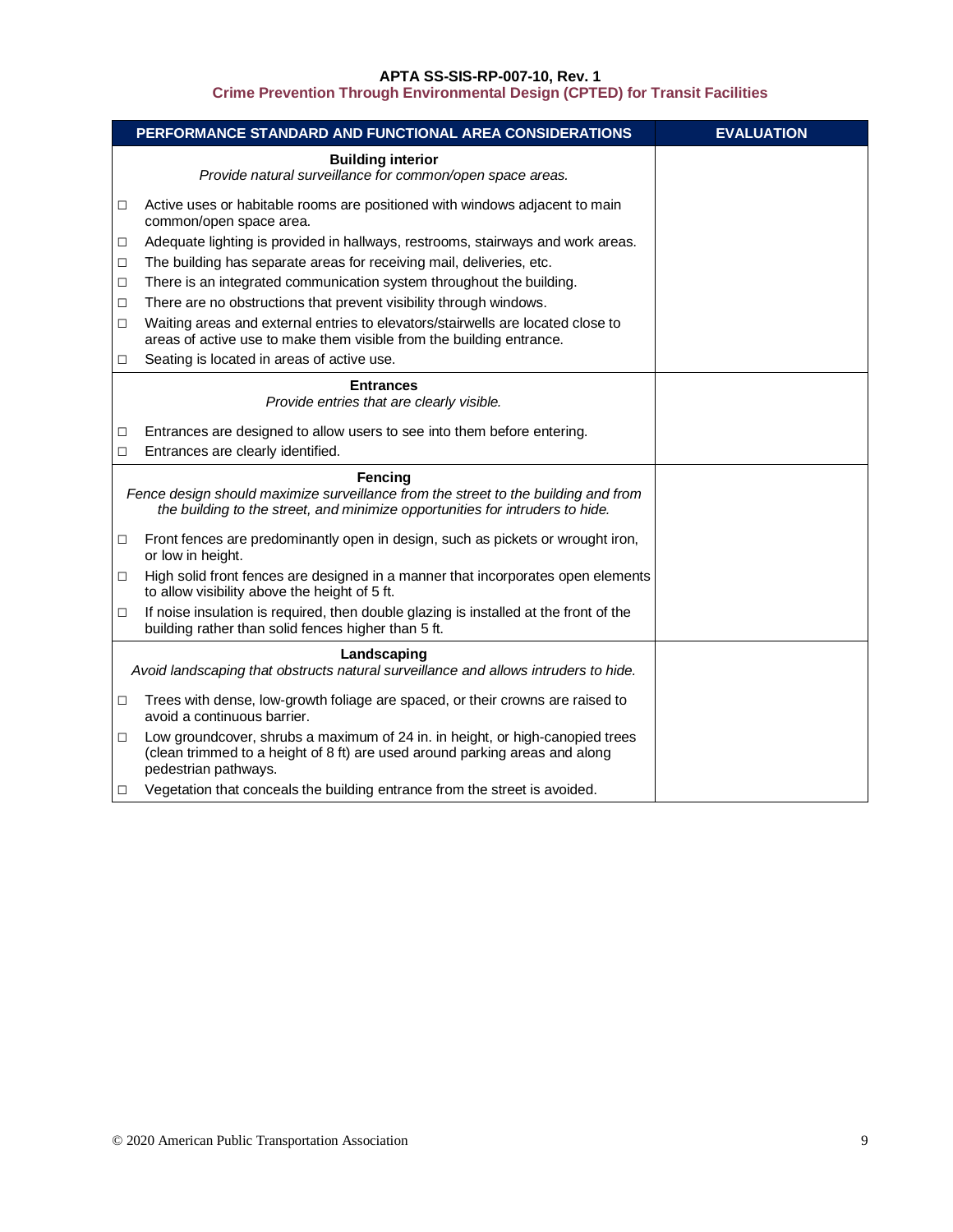|        | PERFORMANCE STANDARD AND FUNCTIONAL AREA CONSIDERATIONS                                                                                                                                                                                                                     | <b>EVALUATION</b> |
|--------|-----------------------------------------------------------------------------------------------------------------------------------------------------------------------------------------------------------------------------------------------------------------------------|-------------------|
|        | <b>Exterior lighting</b><br>Provide exterior lighting that enhances natural surveillance.                                                                                                                                                                                   |                   |
| $\Box$ | The lighting plan is prepared in accordance with Illuminating Engineering Society<br>of America (IESA) standards, which address project lighting in a comprehensive<br>manner. Lighting approach is consistent with local conditions and crime<br>problems.                 |                   |
| □      | Elevated light fixtures (poles, light standards, etc.) are located in a coordinated<br>manner that provides the desired coverage. The useful ground coverage of an<br>elevated light fixture is roughly twice its height.                                                   |                   |
| $\Box$ | For areas intended to be used at night, lighting supports visibility. Where lighting<br>is placed at a lower height to support visibility for pedestrians, it is vandal-<br>resistant.                                                                                      |                   |
| □      | Inset or modulated spaces on a building façade, access/egress routes and<br>signage are well-lit.                                                                                                                                                                           |                   |
| □      | In areas used by pedestrians, lighting shines on pedestrian pathways and<br>possible entrapment spaces.                                                                                                                                                                     |                   |
| □      | Lighting takes into account vegetation, in both its current and mature forms, as<br>well as any other element with the potential to block light.                                                                                                                            |                   |
| □      | Areas not intended for nighttime use are not lit, to avoid giving a false impression<br>of use or safety. If danger spots are usually vacant at night, then avoid lighting<br>them and close them off to pedestrians.                                                       |                   |
| □      | "Safe routes" are selected and lit so that these become the focus of legitimate<br>pedestrian activity after dark.                                                                                                                                                          |                   |
| □      | Light standards and electrical equipment are located away from walls or low<br>buildings to avoid climbing opportunities.                                                                                                                                                   |                   |
| □      | Photoelectric rather than time switches are used for exterior lighting.                                                                                                                                                                                                     |                   |
| □      | In areas used primarily by older people, higher levels of brightness are provided<br>in public/common areas.                                                                                                                                                                |                   |
|        | Mix of uses<br>In mixed-use buildings, increase opportunities for natural<br>surveillance while protecting privacy.                                                                                                                                                         |                   |
| $\Box$ | Where allowed by city code, ticket kiosks and shops are located on lower floors<br>and offices on upper floors. In this way, office workers can observe the<br>businesses after hours, while the office entrances can be observed by the<br>business during business hours. |                   |
| □      | Food kiosks, restaurants, etc. are included within parks and parking structures, if<br>applicable.                                                                                                                                                                          |                   |
|        | Security bars, shutters and doors<br>Where used and permitted by building and fire codes, security bars,<br>shutters and doors should allow observation of the street and be<br>consistent with the architectural style of the building.                                    |                   |
| □      | Security bars and security doors should be visually permeable (see-through).                                                                                                                                                                                                |                   |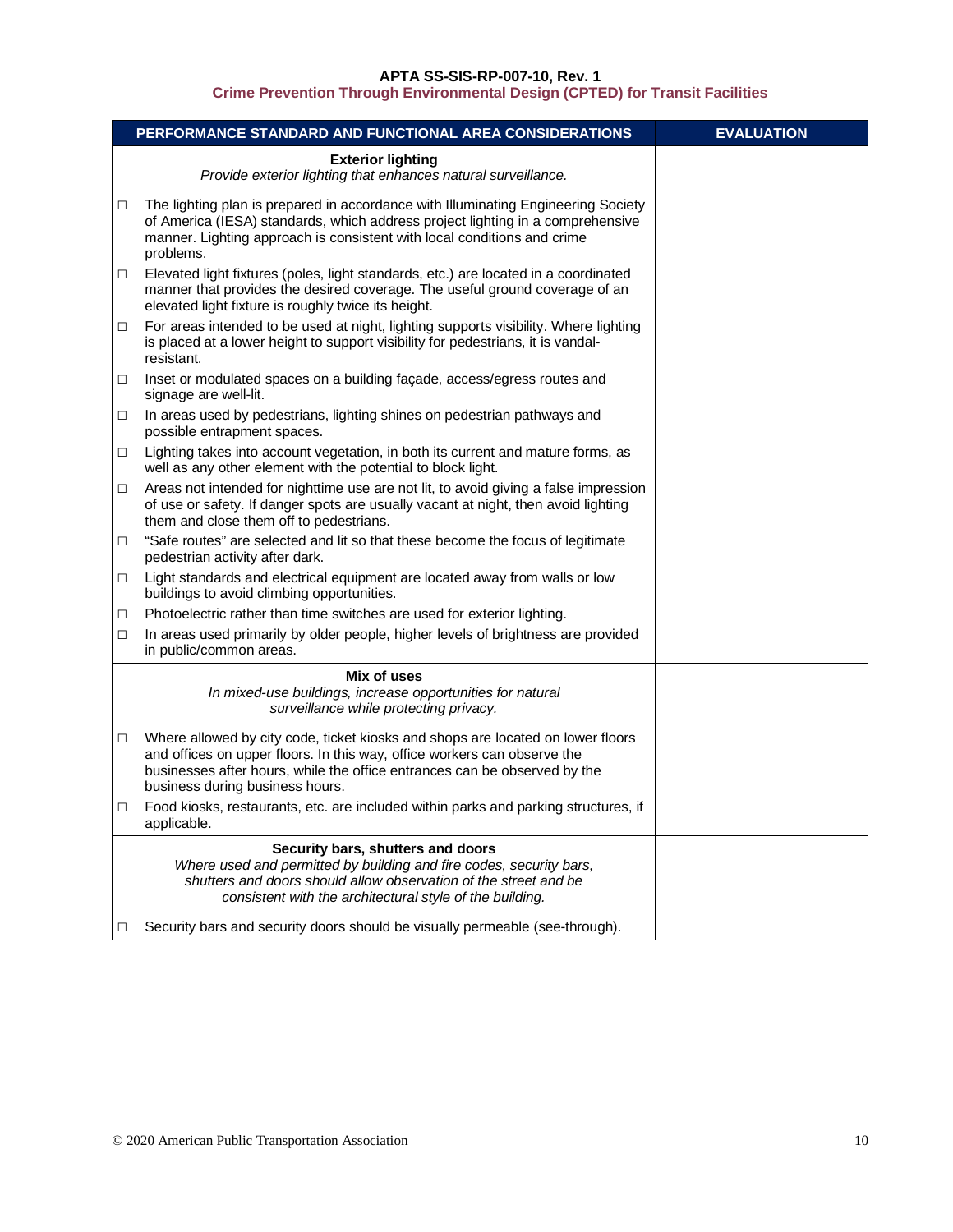|        | PERFORMANCE STANDARD AND FUNCTIONAL AREA CONSIDERATIONS                                                                                                                                   | <b>EVALUATION</b> |
|--------|-------------------------------------------------------------------------------------------------------------------------------------------------------------------------------------------|-------------------|
|        | <b>ACCESS CONTROL</b>                                                                                                                                                                     |                   |
|        | <b>Building identification</b><br>Ensure that buildings are clearly identified by street number to prevent<br>unintended access and to assist people who are trying to find the building. |                   |
| □      | Street numbers are plainly visible and legible from the street or road fronting the<br>property.                                                                                          |                   |
| □      | Street numbers are made of durable materials, preferably reflective or luminous,<br>and unobstructed (e.g., by foliage).                                                                  |                   |
| □      | For larger projects, location maps (fixed plaque format) and directional signage<br>are provided at public entry points and along internal public routes of travel.                       |                   |
|        | <b>Entrances</b><br>Avoid confusion in locating building entrances.                                                                                                                       |                   |
| □      | Entrances are easily recognizable through design features and directional<br>signage.                                                                                                     |                   |
| □      | Entry access into facilities is limited.                                                                                                                                                  |                   |
| □      | The number of entry points is minimized.                                                                                                                                                  |                   |
|        | Landscaping<br>Use vegetation as barriers to deter unauthorized access.                                                                                                                   |                   |
| □      | Consider using thorny plants as an effective barrier.                                                                                                                                     |                   |
|        | <b>Landscaping location</b><br>Avoid placement of vegetation that would enable access<br>to a building or to neighboring buildings.                                                       |                   |
| □      | Large trees, garages, utility structures, fences and gutters are not located next to<br>second-story windows or balconies that could provide a means of access.                           |                   |
|        | <b>Security</b><br>Reduce opportunities for unauthorized access.                                                                                                                          |                   |
| $\Box$ | There is some kind of active surveillance (video surveillance, alarm systems,<br>guard service or police patrols).                                                                        |                   |
| □      | Floor-level windows incorporate security attributes to resist shattering.                                                                                                                 |                   |
| $\Box$ | Doors to critical areas are secured or have access control.                                                                                                                               |                   |
| □      | The facility practices key control.                                                                                                                                                       |                   |
| □      | The facility practices inventory control.                                                                                                                                                 |                   |
| □      | Tamper-proof locking systems are used for the building and offices.                                                                                                                       |                   |
| □      | Consider the use of security hardware and/or human measures to reduce<br>opportunities for unauthorized access.                                                                           |                   |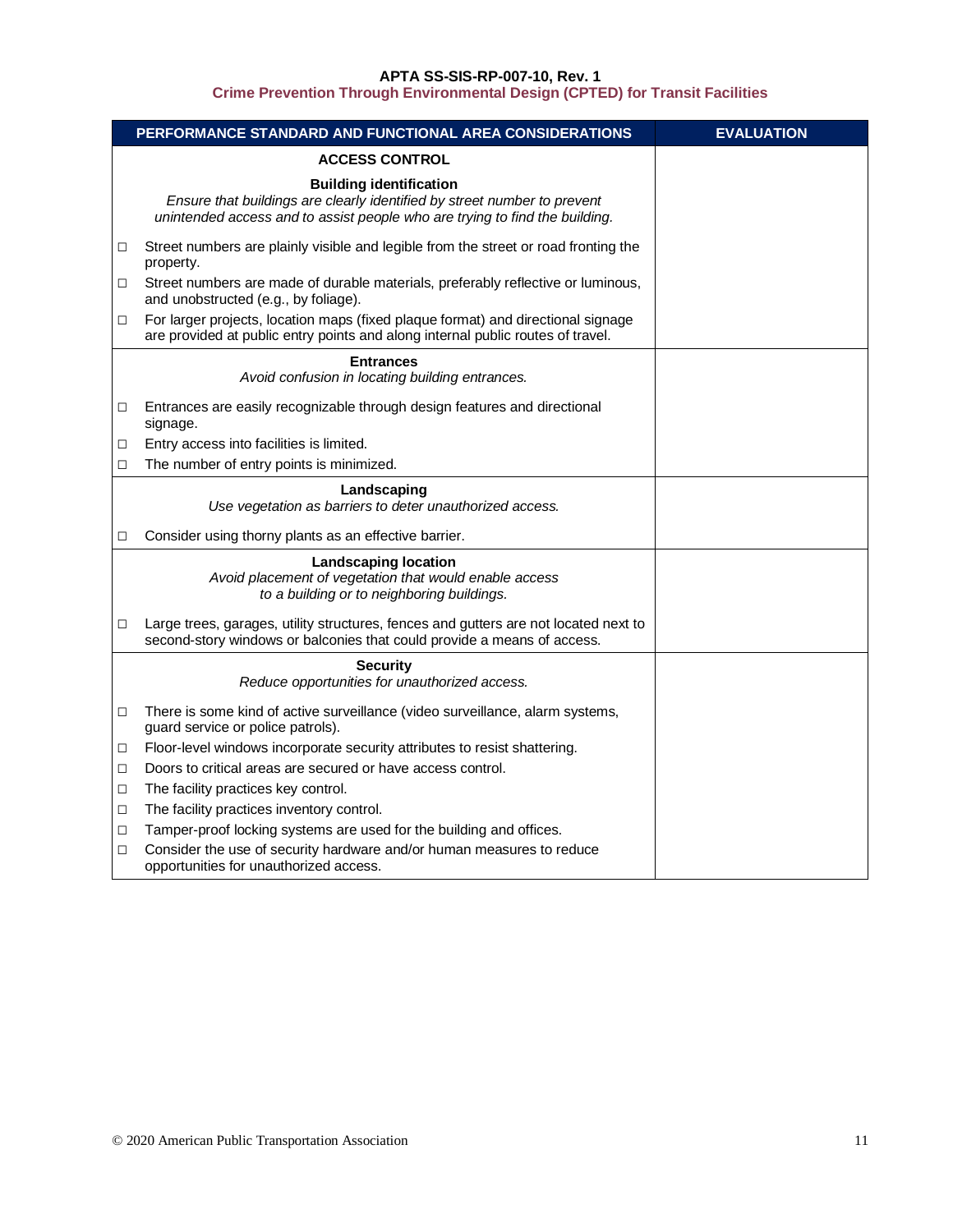|        | PERFORMANCE STANDARD AND FUNCTIONAL AREA CONSIDERATIONS                                                                                                                     | <b>EVALUATION</b> |
|--------|-----------------------------------------------------------------------------------------------------------------------------------------------------------------------------|-------------------|
|        | <b>Signage</b><br>Ensure that signage is clearly visible, easy to read and simple to understand.                                                                            |                   |
| □      | Strong colors, standard symbols and simple graphics are used for informational<br>signs.                                                                                    |                   |
| $\Box$ | There is signage to reinforce transition zones and give direction.                                                                                                          |                   |
| □      | Signs are relevant. Signage clutter implies a lack of control over the customer<br>environment.                                                                             |                   |
| □      | Signs use high performance materials and are placed out of reach to help deter<br>vandalism                                                                                 |                   |
| □      | Use a signage State of Good Repair program to keep assets well maintained and<br>up to date with regulatory information. Damaged and inaccurate signs imply<br>abandonment. |                   |
| □      | Signs are positioned in highly visible, well-lit locations to assist with safe<br>navigation.                                                                               |                   |
|        | Surface parking and parking structure                                                                                                                                       |                   |
| $\Box$ | Upon entering the parking area, both pedestrians and drivers can get a clear<br>understanding of the direction to stairs, elevators and exits.                              |                   |
| □      | In multilevel parking areas, memorable signage is used to distinguish among<br>floors to enable users to easily locate their cars.                                          |                   |
| □      | Users are advised of security measures that are in place and where to find them,<br>e.g., security phones or the intercom system.                                           |                   |
| □      | Signage is provided in the parking area advising users to lock their cars.                                                                                                  |                   |
| □      | Where exits are closed after hours, this information is indicated at the parking<br>area entrance.                                                                          |                   |
|        | <b>OWNERSHIP</b>                                                                                                                                                            |                   |
|        | <b>Maintenance</b><br>Create a "cared for" perception.                                                                                                                      |                   |
|        |                                                                                                                                                                             |                   |
| □      | Facility is well-maintained.                                                                                                                                                |                   |
| □      | Landscaping is well-maintained to give an impression of ownership, care and<br>security.                                                                                    |                   |
|        | <b>Materials</b><br>Use materials that reduce the opportunity for vandalism.                                                                                                |                   |
|        |                                                                                                                                                                             |                   |
| □      | Avoid flat or porous finishes in area where graffiti is likely to be a problem.<br>Consider using strong, wear-resistant laminate, impervious glazed ceramics,              |                   |
|        | treated masonry products, stainless steel materials, anti-graffiti paints, and clear<br>over-sprays to reduce opportunities for vandalism.                                  |                   |
| □      | Where large walls are unavoidable, vegetative screens are used.                                                                                                             |                   |
| □      | Common area street furniture is made of long-wearing, vandal-resistant materials<br>and is secured by sturdy anchor points or removed after hours.                          |                   |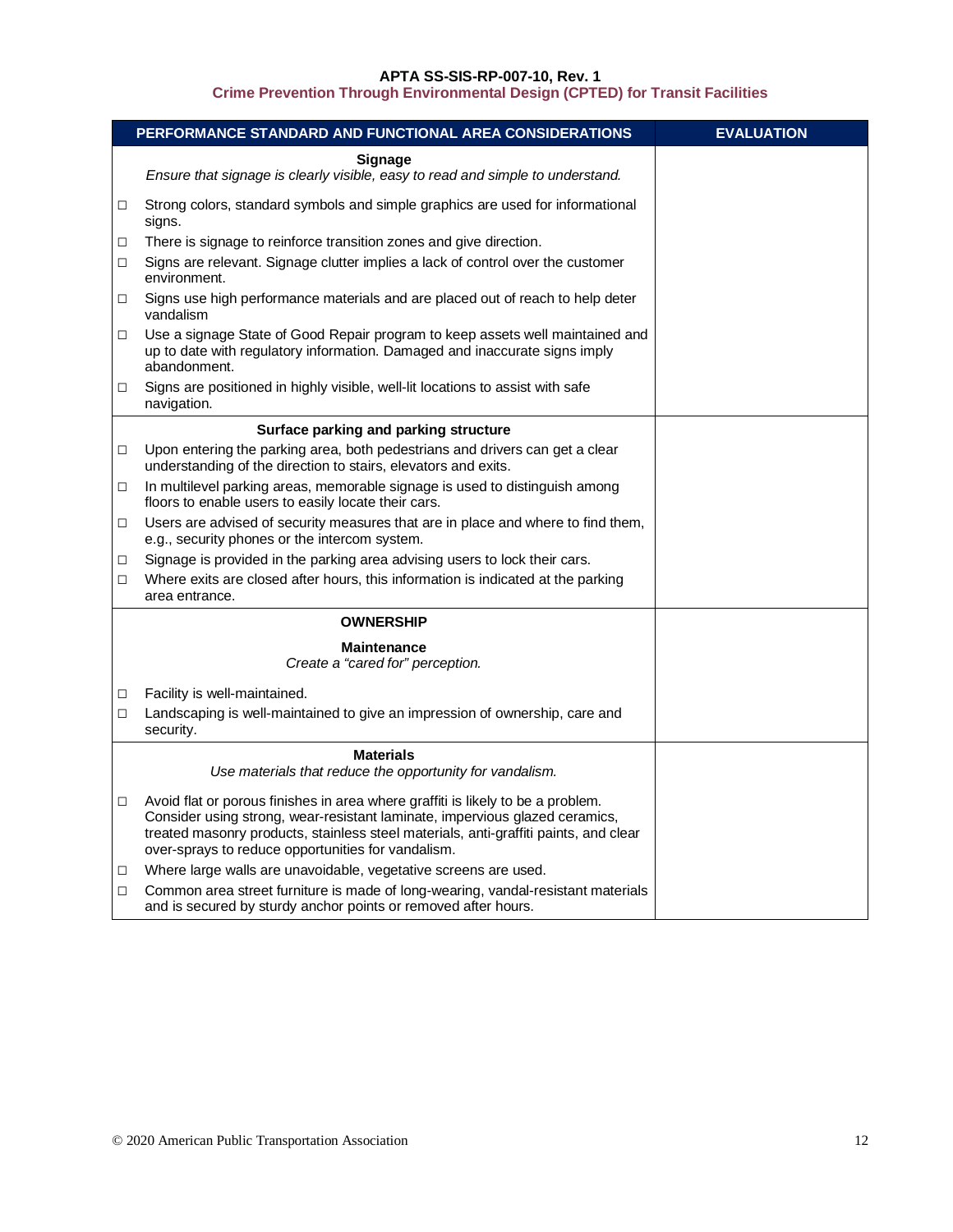|        | PERFORMANCE STANDARD AND FUNCTIONAL AREA CONSIDERATIONS                                                                                | <b>EVALUATION</b> |
|--------|----------------------------------------------------------------------------------------------------------------------------------------|-------------------|
|        | <b>STATIONS AND TERMINALS</b>                                                                                                          |                   |
| □      | Availability and/or placement of storage and baggage lockers are dictated by<br>transit agency risk assessments.                       |                   |
| □      | Information centers, ticket vending machines and concessions are placed so as<br>not to obstruct sight lines.                          |                   |
| □      | Street entrances are well-illuminated.                                                                                                 |                   |
| □      | Stairways are left open to increase visibility.                                                                                        |                   |
| □      | Mirrors are installed on blind corners.                                                                                                |                   |
| □      | Bathrooms are located near a highly traveled part of the station, not in a remote<br>area.                                             |                   |
| □      | Bathroom doors are locked open during business hours.                                                                                  |                   |
| □      | Clear border definition of controlled space (public to restricted) is provided.                                                        |                   |
| □      | Transitional zones are clearly marked.                                                                                                 |                   |
| □      | Cul-de-sacs and alcoves are avoided.                                                                                                   |                   |
| □      | Transparent materials are used to enhance sight lines and enhance security.                                                            |                   |
| □      | Walls are painted or tiled in a reflective material to increase illumination.                                                          |                   |
| □      | Where possible, stations/terminals have open shafts or skylights to bring in<br>natural light.                                         |                   |
| □      | Underpass and passageway illuminations are vandal resistant.                                                                           |                   |
| □      | Off-hour waiting areas are clearly marked, visible to customers, and equipped<br>with video surveillance and intercom system.          |                   |
| □      | Enunciators, visual and audio, in stations alert customers of arrivals and minimize<br>time spent on isolated platforms or mezzanines. |                   |
|        | Site layout                                                                                                                            |                   |
| □      | Structures are set back from roads and parking areas, if applicable.                                                                   |                   |
| □      | Physical barriers such as bollards, road spikes and fencing enforce setbacks<br>and/or prevent ramming.                                |                   |
| □      | Vehicle entrances are kept to a minimum.                                                                                               |                   |
| $\Box$ | Sight lines around the station are unobstructed.                                                                                       |                   |
|        | <b>Architectural features</b>                                                                                                          |                   |
| $\Box$ | "No Trespassing" signage is provided where applicable.                                                                                 |                   |
| □      | Instructions are posted or broadcasted on how to report suspicious activity.                                                           |                   |
| □      | Bright paint colors are used to increase ambient lighting.                                                                             |                   |
|        | <b>Interior layout</b>                                                                                                                 |                   |
| □      | Interior station layout provides unobstructed sight lines, minimizing hidden areas<br>or remote passageways.                           |                   |
| □      | Kiosks, ads and other information are positioned so they don't disrupt sight lines.                                                    |                   |
| □      | Columns and blind corners are minimized.                                                                                               |                   |
| □      | Security mirrors are installed on columns and corners.                                                                                 |                   |
| □      | Operator booth is positioned for maximum presence and visibility within station.                                                       |                   |
| □      | Nonpublic facilities are hidden and not identified.                                                                                    |                   |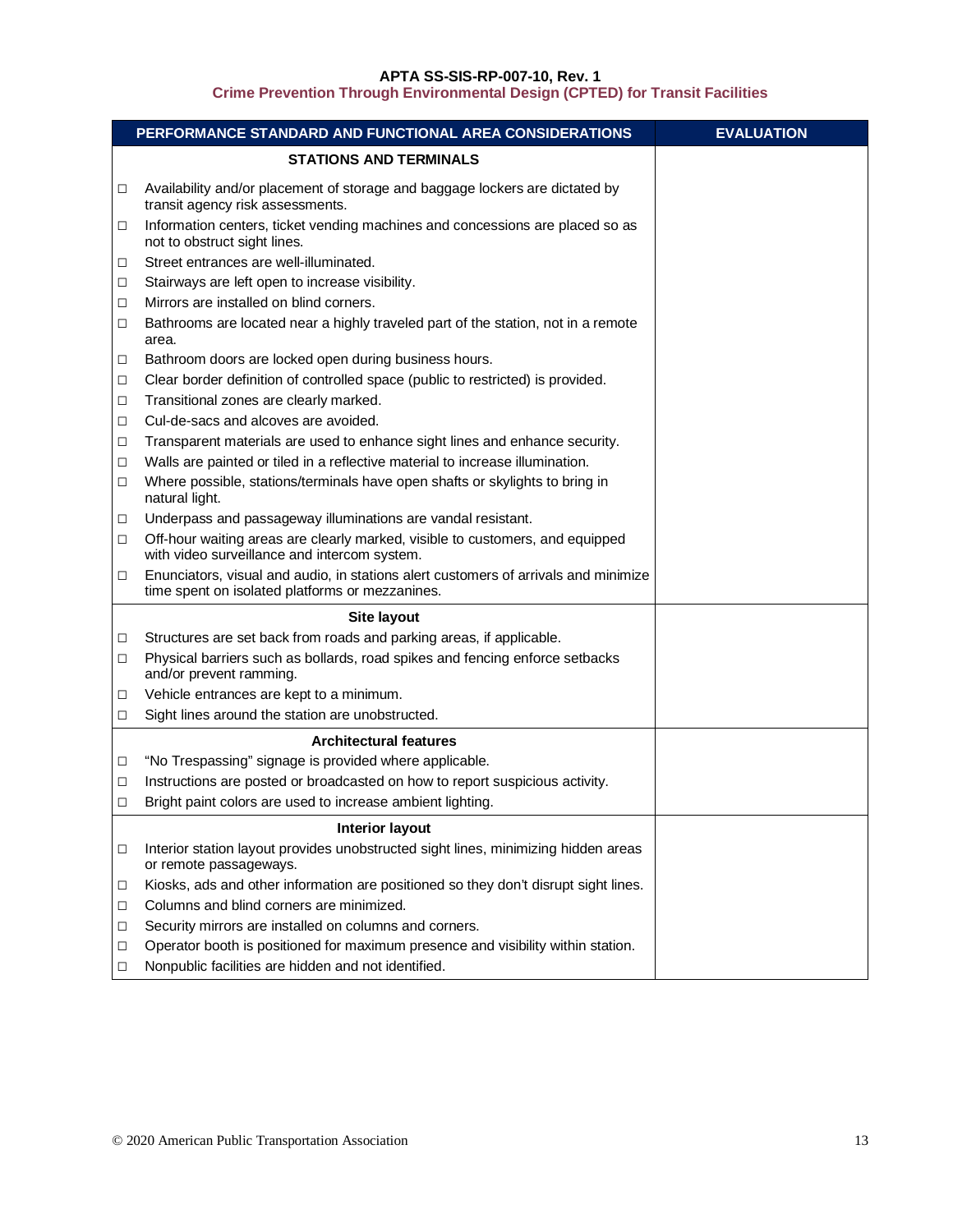|   | PERFORMANCE STANDARD AND FUNCTIONAL AREA CONSIDERATIONS                                                                                                         | <b>EVALUATION</b> |
|---|-----------------------------------------------------------------------------------------------------------------------------------------------------------------|-------------------|
|   | <b>Systems and services</b>                                                                                                                                     |                   |
| □ | Appropriate surveillance is provided at entrances, at access points to nonpublic<br>areas and throughout the station.                                           |                   |
| □ | Sufficient lighting is provided for nighttime surveillance.                                                                                                     |                   |
| □ | Intrusion alarms are installed at access points to nonpublic areas.                                                                                             |                   |
| □ | Communication links to administrative and emergency response centers are<br>provided.                                                                           |                   |
| □ | Backup emergency lighting is installed.                                                                                                                         |                   |
|   | <b>ELEVATED STRUCTURES</b>                                                                                                                                      |                   |
|   | Site layout                                                                                                                                                     |                   |
| □ | Access to land below structure is restricted, where possible.                                                                                                   |                   |
| □ | Structure is set back from roads, parking areas and other buildings, if possible.                                                                               |                   |
| □ | Physical barriers such as fences, bollards and fenders enforce setbacks and<br>prevent ramming.                                                                 |                   |
| □ | Adjacent roadways are designed to inhibit high-velocity ramming of columns.                                                                                     |                   |
| □ | Clear sight lines are provided under and around the structure.                                                                                                  |                   |
|   | <b>Interior layout</b>                                                                                                                                          |                   |
| □ | Emergency and maintenance access points are limited.                                                                                                            |                   |
|   | <b>Architectural features</b>                                                                                                                                   |                   |
| □ | Emergency and maintenance access points are secured with gates, locks or<br>other access-control measures.                                                      |                   |
| □ | "No Trespassing" signage is provided where applicable.                                                                                                          |                   |
| □ | Columns are made difficult to climb (by choice of materials, dimensions or<br>barriers such as fences).                                                         |                   |
|   | <b>TRANSIT STOPS</b>                                                                                                                                            |                   |
|   | <b>Site layout</b>                                                                                                                                              |                   |
| □ | Physical barriers such as bollards, planters and landscaping are provided to<br>prevent ramming or to prevent unauthorized access if the stop has a transitway. |                   |
|   | <b>Interior layout</b>                                                                                                                                          |                   |
| □ | Kiosks, ads and information are positioned so as to not disrupt sight lines.                                                                                    |                   |
|   | <b>Architectural features</b>                                                                                                                                   |                   |
| п | Signage deters non-transit vehicles from the stop area                                                                                                          |                   |
|   | <b>Systems and services</b>                                                                                                                                     |                   |
| □ | Emergency call boxes are provided to report incidents.                                                                                                          |                   |
| □ | Adequate lighting is provided for surveillance.                                                                                                                 |                   |
|   | ADMINISTRATIVE BUILDINGS AND OPERATIONS CONTROL CENTER (OCC)                                                                                                    |                   |
|   | Site layout                                                                                                                                                     |                   |
| □ | The number of access points is minimized.                                                                                                                       |                   |
| □ | Building entrances face away from unsecured areas.                                                                                                              |                   |
| □ | Sight lines are unobstructed around the building.                                                                                                               |                   |
|   | <b>Interior layout</b>                                                                                                                                          |                   |
| □ | Building layout provides unobstructed sight lines, minimizing hidden areas and<br>blind corners.                                                                |                   |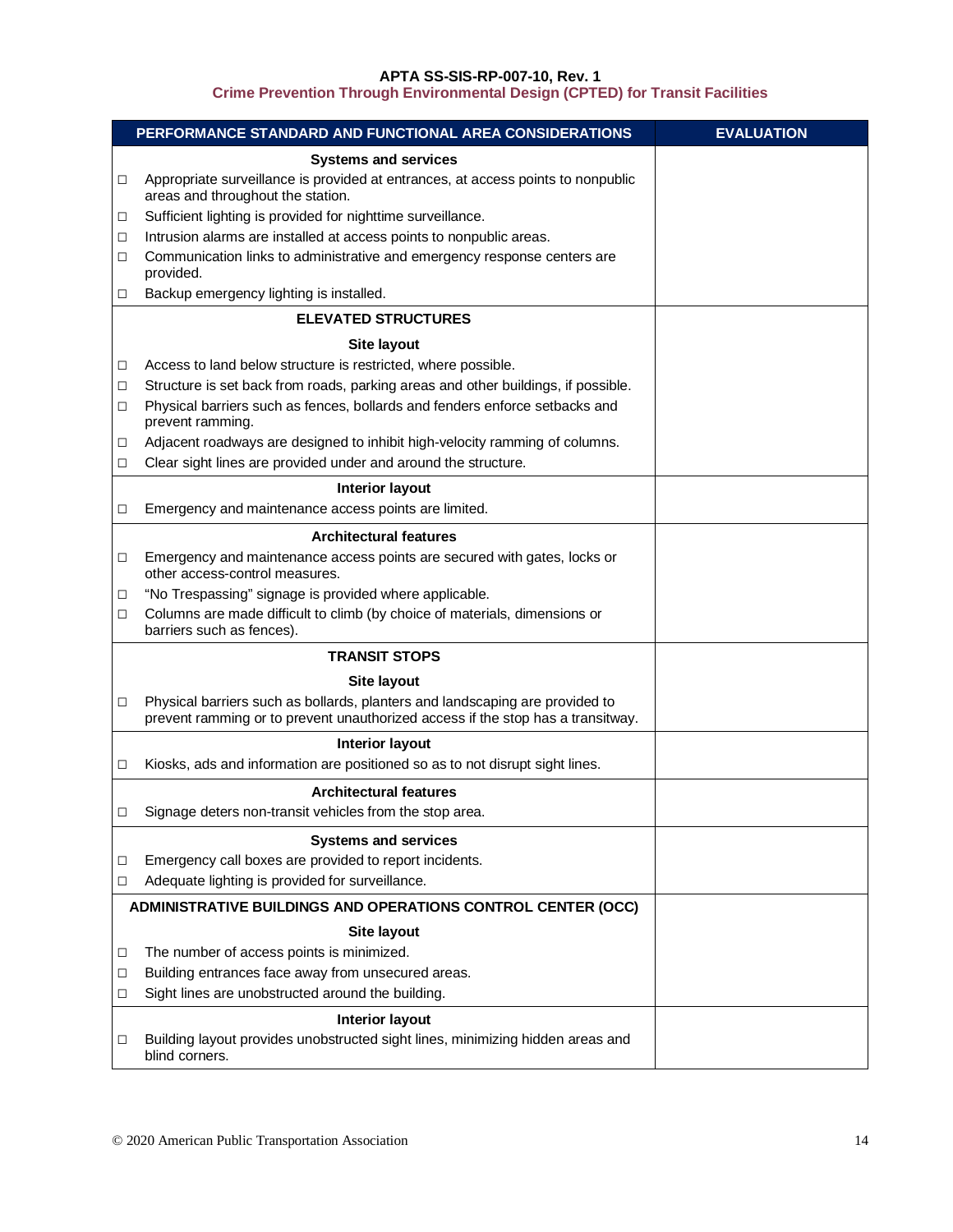|        | PERFORMANCE STANDARD AND FUNCTIONAL AREA CONSIDERATIONS                                                                 | <b>EVALUATION</b> |
|--------|-------------------------------------------------------------------------------------------------------------------------|-------------------|
|        | <b>Architectural features</b>                                                                                           |                   |
| $\Box$ | Critical equipment is secured with gates, locks or other access-control measures.                                       |                   |
| $\Box$ | "No Trespassing" signage is provided where applicable.                                                                  |                   |
| $\Box$ | Sufficient lighting is provided for nighttime surveillance.                                                             |                   |
| □      | Appropriate surveillance and an access management system are provided at<br>entrances.                                  |                   |
| □      | Backup emergency lighting is provided.                                                                                  |                   |
|        | <b>MAINTENANCE AND STORAGE FACILITIES</b>                                                                               |                   |
|        | <b>Site layout</b>                                                                                                      |                   |
| $\Box$ | Structure and vehicle-storage areas are set back from roads and public parking<br>areas.                                |                   |
| □      | Physical barriers such as bollards, fencing and grade changes are used to<br>enforce setbacks and secure the perimeter. |                   |
| $\Box$ | The number of access points is minimized.                                                                               |                   |
| $\Box$ | Security checkpoints are provided at site access points.                                                                |                   |
| п      | Sight lines are unobstructed throughout the site.                                                                       |                   |
| $\Box$ | The parking area is segregated from transit vehicles and fuel storage.                                                  |                   |
|        | <b>Interior layout</b>                                                                                                  |                   |
| $\Box$ | Building layout provides unobstructed sight lines, minimizing hidden areas and<br>blind corners.                        |                   |
|        | <b>Architectural features</b>                                                                                           |                   |
| □      | Rolling doors restrict view or access into maintenance barns.                                                           |                   |
| $\Box$ | Critical equipment is secured with gates, locks or other access-control measures.                                       |                   |
|        | <b>System and services</b>                                                                                              |                   |
| $\Box$ | Remote surveillance and alarm systems are installed.                                                                    |                   |
| □      | Sufficient lighting is provided for nighttime surveillance.                                                             |                   |
| □      | Backup emergency lighting is provided.                                                                                  |                   |